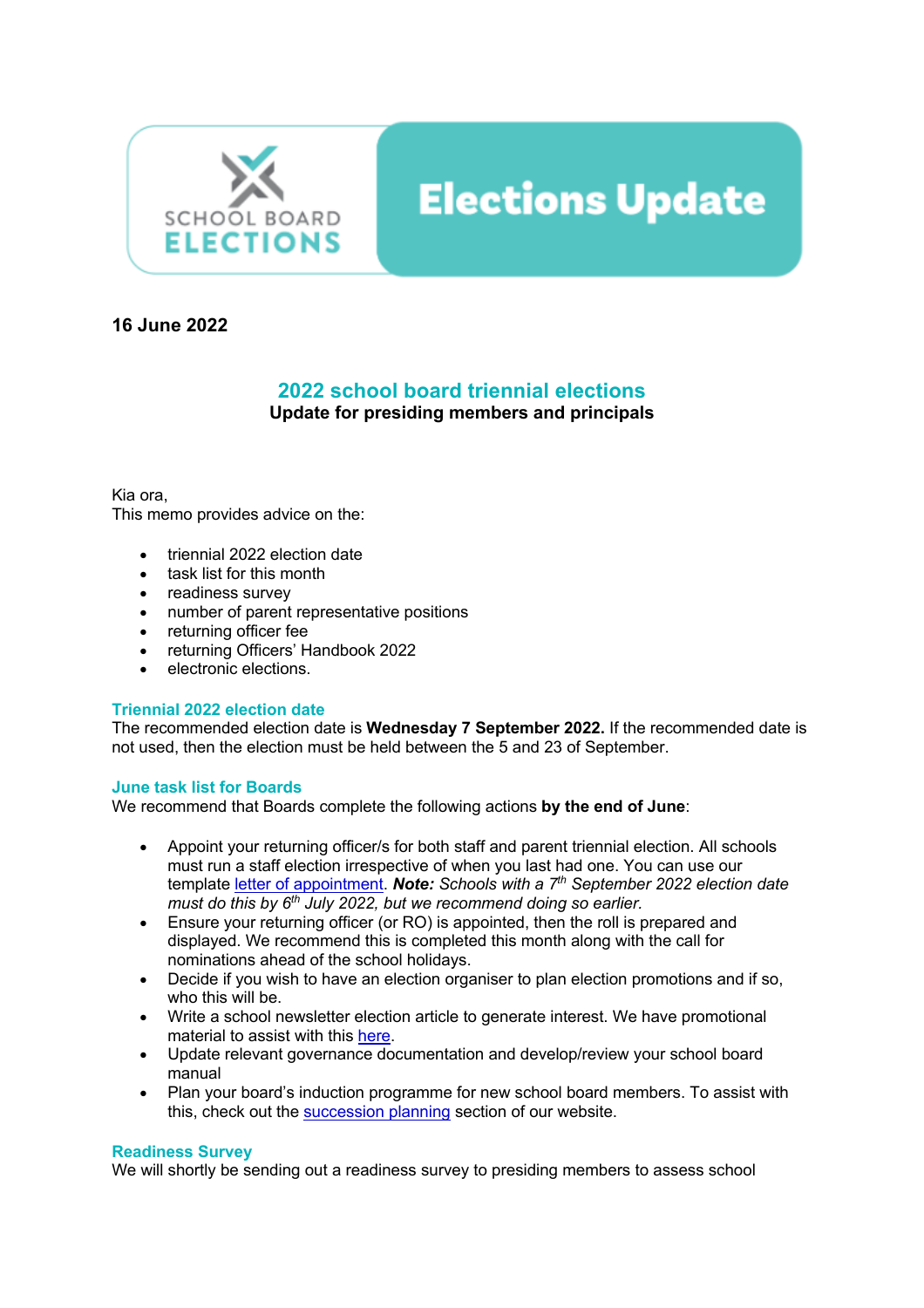preparedness for the elections. This will act as a reminder to schools of what needs to be done to prepare for the elections. It will also help NZSTA provide appropriate assistance to schools to guide them through this process.

#### **Number of parent representatives**

Presiding members need to advise the returning officer of the number of parent representative positions to be filled. This will be between 2 and 7, depending on your board's make-up (constitution).

If you are unsure about the number of parent representative positions to be filled at the triennial elections, please contact the NZSTA elections team.

Ask yourself:

- Have you included parent representative position/s currently vacant?
- Have you mistakenly counted co-opted board members?
- Have you advised the returning officer if you are opting into staggered (mid-term) elections for the first time?
- Have you left out mid-term parent representative positions (for boards that are already in the staggered (midterm) election cycle)?
- Have you checked that your returning officer has registered the number of parent representative positions on the school board election website?

#### **Returning Officer fee**

The Ministry of Education provides funding for school boards to hold their triennial elections. Out of this comes the returning officer's fee, but the actual amount is for your school's board to decide. NZSTA recommends the fee is calculated based on 50% of the school's base rate for 2022, plus 25% of the per-student amount.

#### **Election funding 2022**

|                                              | <b>Funding (GST incl)</b> |
|----------------------------------------------|---------------------------|
| Base Rate                                    | \$749.4                   |
| Per-Student Rate                             | \$8.58                    |
| Per-Student Rate (Intermediate Schools only) | \$12.84                   |

For more information on funding see the Ministry of Education website.

#### **Returning Officers' Handbook 2022**

Copies of the Returning Officers' Handbook 2022 will be sent out within the next week. You can also access the Returning Officers' Handbook 2022 on the school board elections website.

#### **Electronic Elections**

As the Ministry's process for accrediting a provider is still ongoing, we'd like to remind boards they can still choose to run a paper election this time around given how close we are to the beginning of the election process. Boards cannot run electronic voting elections unless they use an accredited provider.

#### **Contact the NZSTA Elections Team**

Our team is here to support you and your board during the trustee elections:

- School Board Elections website schoolboardelections.org.nz/returning-officers/
- NZSTA Election Advice Line 0800 ELECTION (0800 353 284)
- Email electionsadvice@nzsta.org.nz